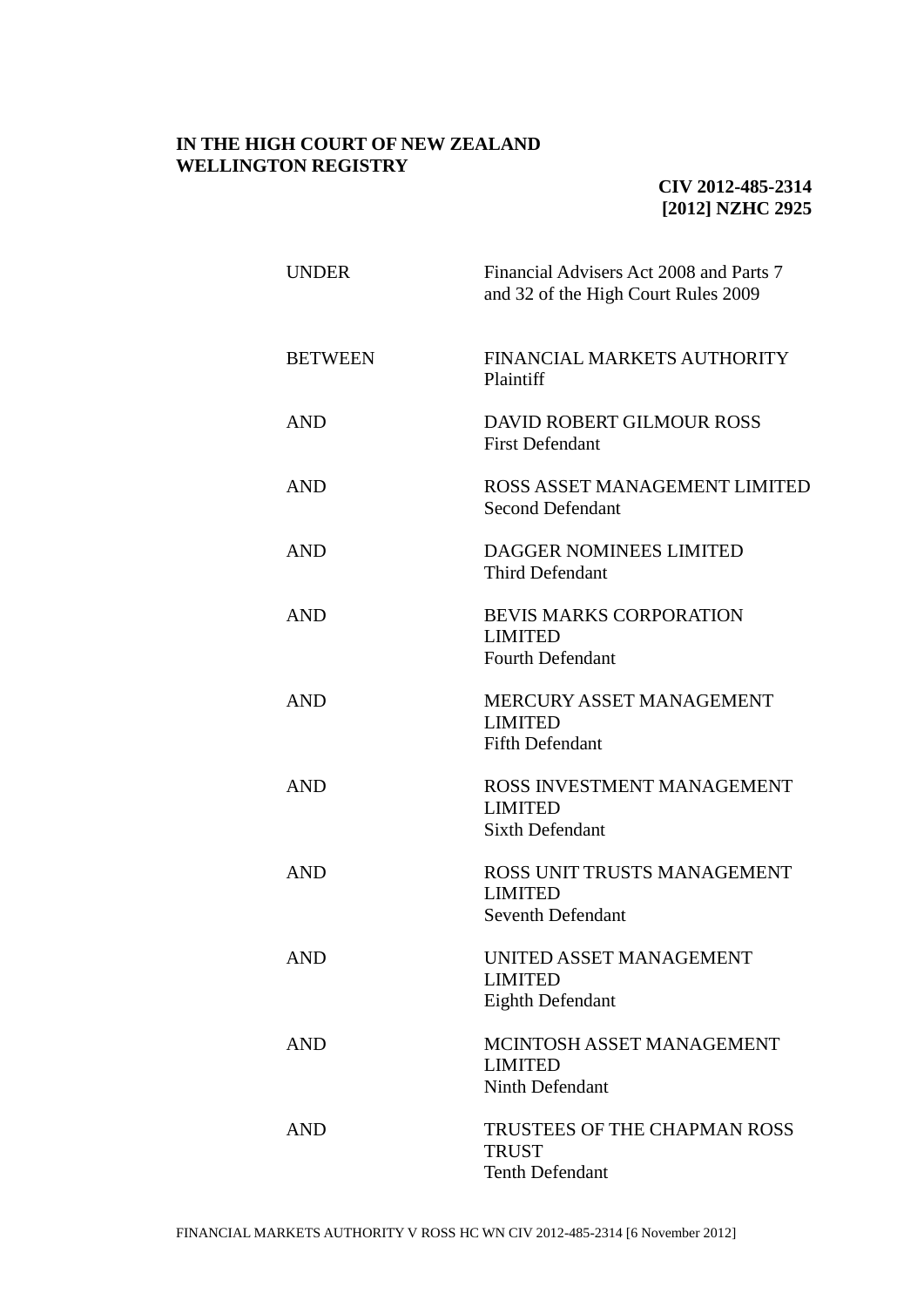AND TRUSTEES OF THE WOBURN ROSS **TRUST** Eleventh Defendant

Hearing: 6 November 2012

Counsel: H Rennie QC and R Johnson for the plaintiff V Heine and B Orr for the first to third, tenth and eleventh defendants

Judgment: 6 November 2012

## **JUDGMENT OF MALLON J**

[1] I refer to the interim orders made by the High Court on 2 November 2012 freezing the assets of the defendants in this proceeding and making associated orders. These orders were made on an interlocutory application made late on 2 November 2012 and which at that time were served on a Pickwick basis on counsel for some of the defendants. The application is now before me for consideration.

[2] The application seeks the appointment of receivers to manage the business of Mr Ross (the first defendant) and his associated companies (the second to eleventh defendants) (which I refer to the as the "Ross entities"). The application is made under sections 137F and 137G of the Financial Advisers Act 2008.

[3] The background to the application is set out in detail in the affidavits that have been filed and which counsel have summarised this morning in this hearing. David Ross has conducted a financial investment service through a number of companies which are named in the application before me. Each of those companies are relevant persons. They are subject to an investigation under section  $137F(1)(a)$ of the Financial Advisers Act.

[4] This has arisen as a result of a serious concern about dysfunction and adequacy of the management of the business. Those concerns include a failure to make decisions, a failure to implement requests from investors for payment and inadequacies of records. Investors in or through these entities were requesting that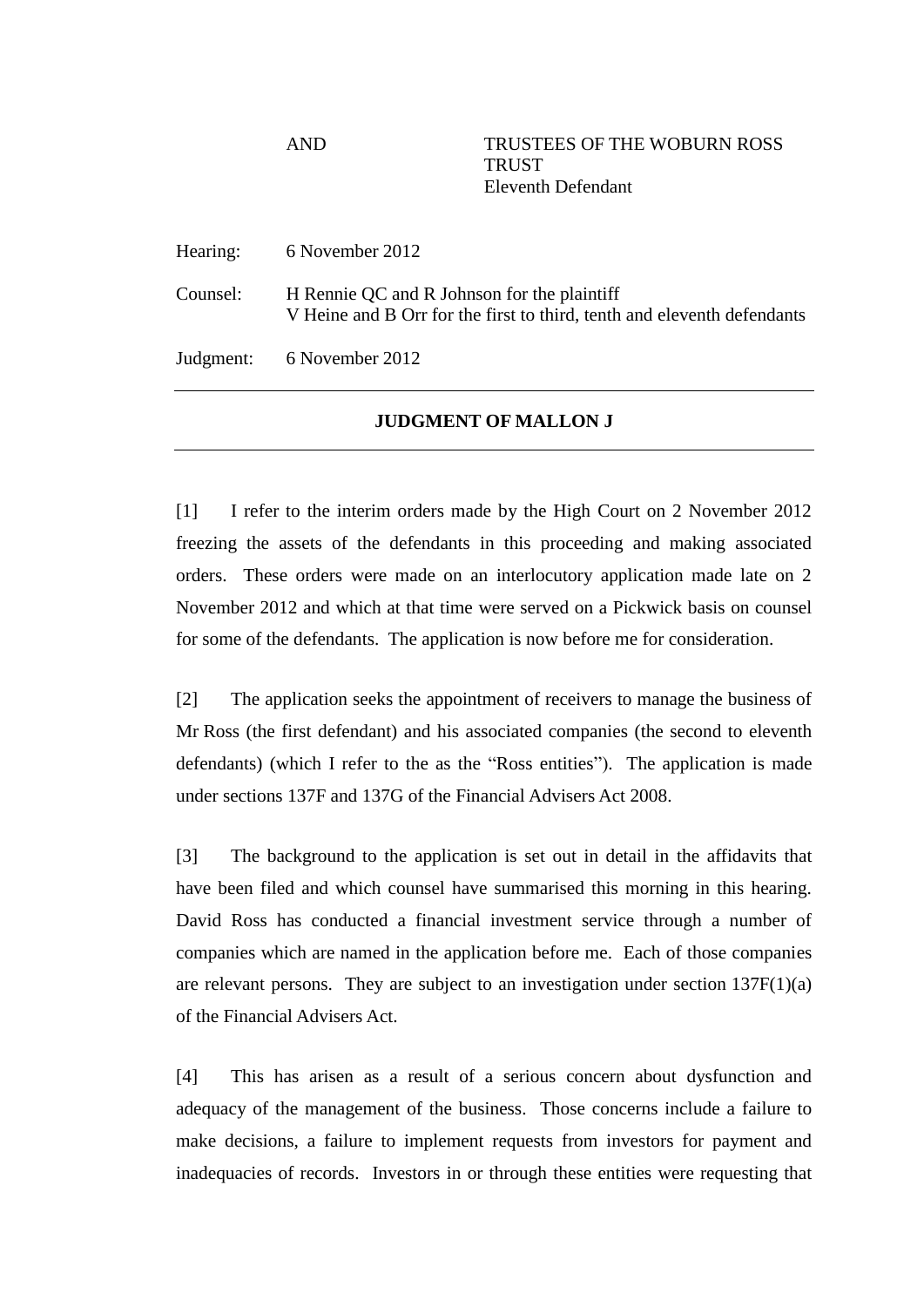their securities be realised and paid out. On some occasions money was paid out but, as at Friday last week, up to 27 people had complained to the Authority that they had not been paid out in accordance with their instructions. The specific detail of three of these matters are set out in the affidavit material before me.

[5] The investment business involves approximately 900 investors. The balance of the accounts of those investors totals more than \$430 million. The total funds involved is not yet known. The Ross entities at present have no remaining staff as they have resigned. Mr Ross is presently unable to provide counsel with any instructions.

[6] The Authority has conducted some preliminary work under the control of Mr Fisk, an accountant. The investigations show that there are trading records in Australia, North America, United Kingdom, New Zealand and elsewhere, and that the matter is complex. At this stage it is not possible to know whether there are incomplete trades or calls or whether there are other prudent steps that need to be taken, although it is anticipated that there are such steps that need to be taken to preserve the assets. It is also known that the lodgement for tax returns of the Ross entitles are two years in arrears. Otherwise, the Authority says that there is a vacuum as to the position and that action is required at this stage for the preservation of assets.

[7] Mr Ross is not in a position to deal with these matters and it is for that reason that the Authority seeks the appointment of experienced people to deal with the matters that he is presently unable to deal with. The people to be appointed are experienced accountants. They do not have all the necessary skills in financial markets and related advice and so also seek the appointment of experienced brokers. The information before me satisfies me that the accountants and the brokers that are proposed to be appointed have no conflicts and are suitable to undertake this role.

[8] Mr Rennie QC has taken me through each of the orders that are sought. Counsel for the first, second, third, tenth and eleventh defendants advised that the orders sought by the Authority were not opposed, the position being taken that they abided the Court's orders on the application and are cooperating with the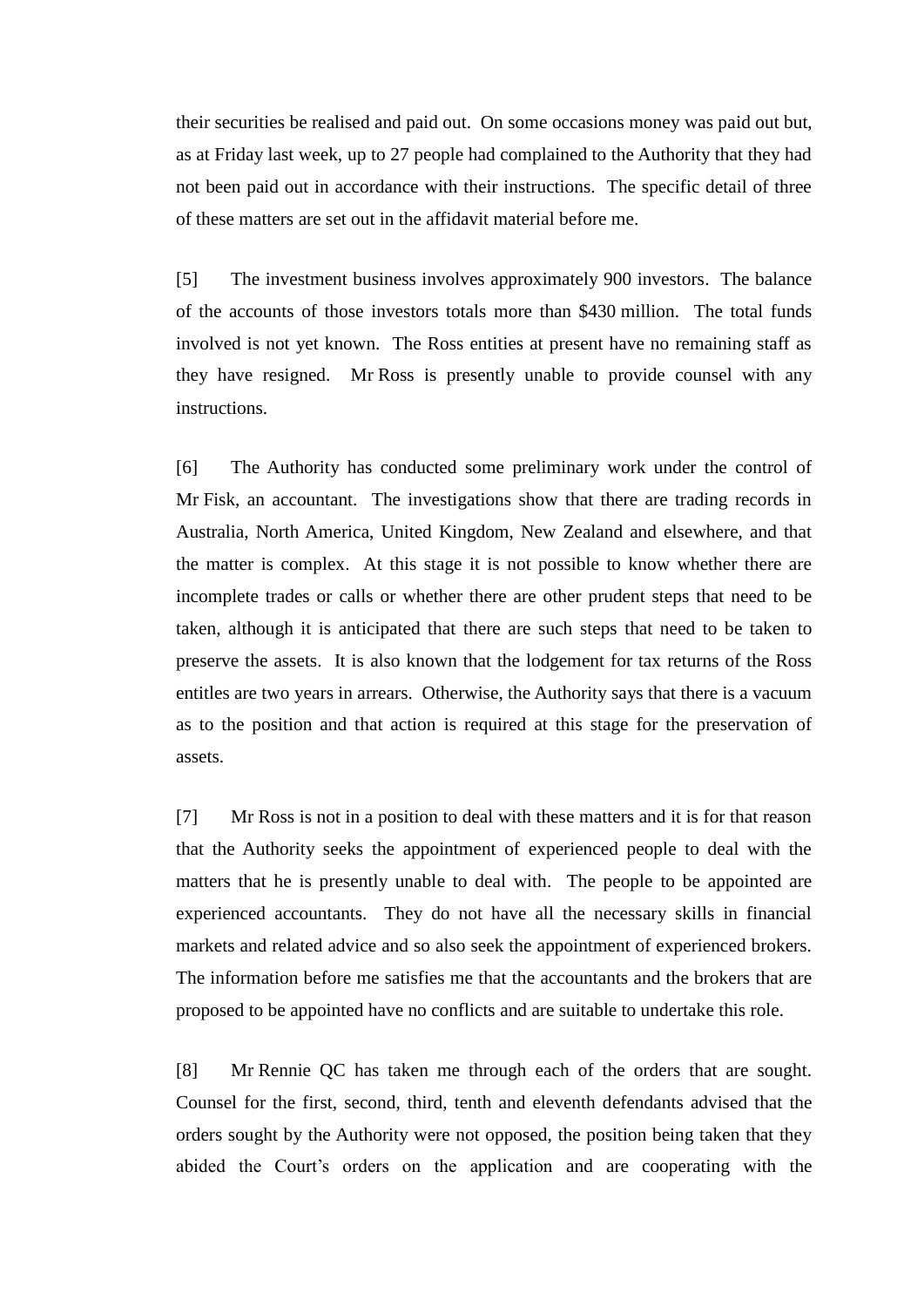investigation. Counsel for those defendants does not have instructions in respect of the other defendants. I am satisfied that it is appropriate and essential to make the orders at this stage and that the orders are proportionate to the situation as it is presently known to exist.

[9] Accordingly, there are orders made in terms of the draft orders before me with the variations discussed with (and not opposed by) counsel at this hearing. The variations are as follows:

- (a) after order 3 and before order 4, there is a further order that the first, second, third, tenth and eleventh defendants may be paid their legal costs reasonably incurred in relation to the Authority's investigation or consequential proceeding. Those costs in respect of the first, second and third defendants are to be paid from the assets of David Robert Gilmour Ross or any such other property as the Court may order. The tenth and eleventh defendants' costs are to be paid out of the assets of those respective trusts or such other property as the Court may order;
- (b) the order at  $3(a)$  should refer to "Authorised Financial Adviser" rather than "Registered Financial Adviser";
- (c) counsel's name is to be deleted from the order at 4.1;
- (d) 5.1 is to be amended from "amended by the Court" so as to read "until amended or rescinded by the Court".

[10] This hearing was in chambers. However, after hearing from counsel about the presence of a number of parties and representatives of the media, I ruled that they could remain and they would be subject to any confidentiality orders that I made. As matters have transpired, this hearing has not referred to any confidential matters. My judgment will be available, as will the detail of the orders that I have made. But I note that at this stage the Court file remains confidential and is not to be searched without further order of the Court on notice as is recorded in the orders that I have made.